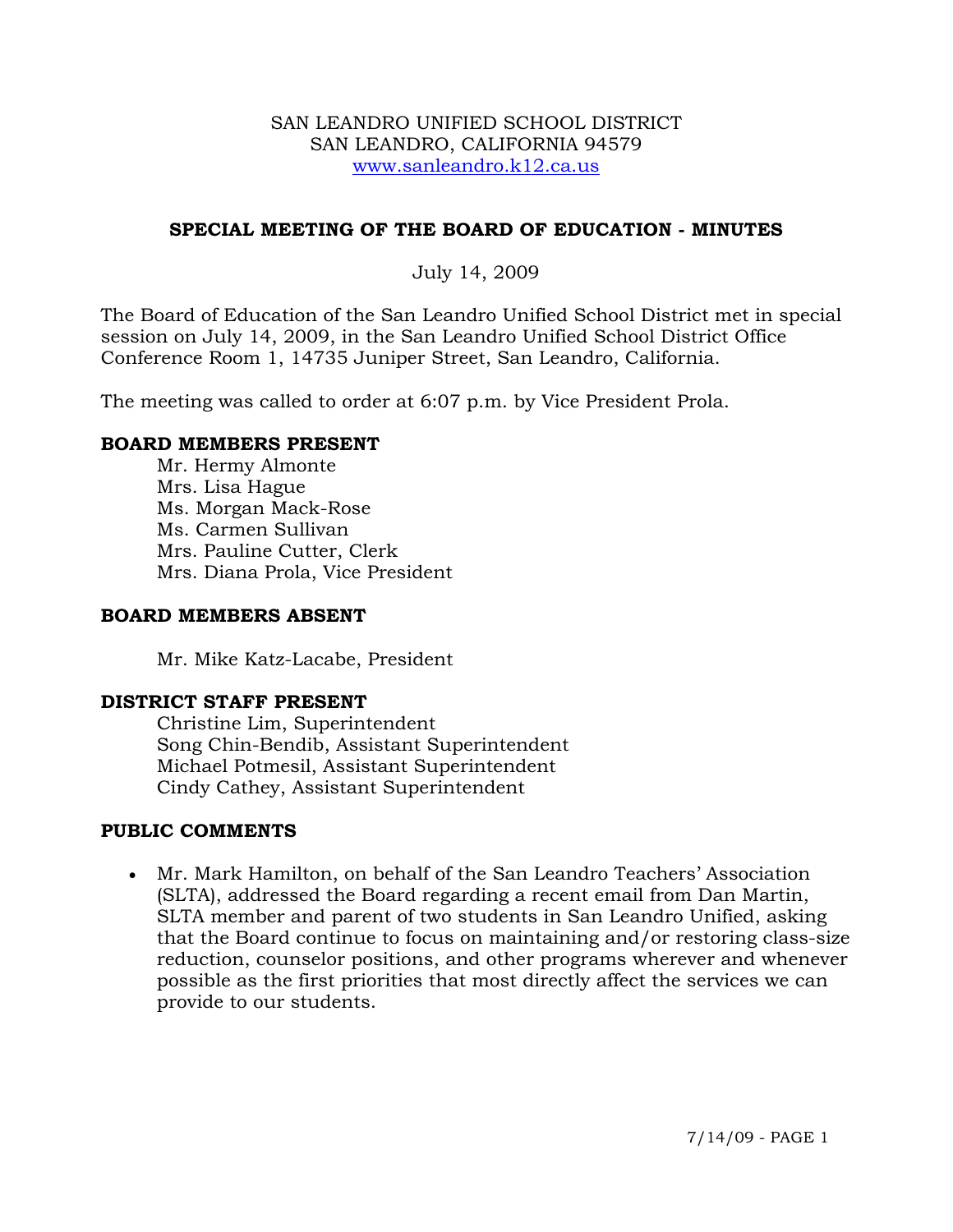# **CLOSED SESSION**

At 6:10 p.m., the Board went into Closed Session for Public Employee Appointment – Title: Assistant Principal, San Leandro High School pursuant to Government Code Section 54957.

The Board returned to open session at 6:16 p.m. with the Pledge Allegiance to the Flag. Vice President Prola noted that the Board had been in closed session and the following action was taken:

• On a motion made by Trustee Cutter, and seconded by Trustee Hague, the Board appointed Lori Watson as Assistant Principal at San Leandro High School by a 6-0 vote. Trustee Katz-Lacabe was absent.

# **ACTION ITEMS**

### Human Resources

2.1-A New Job Description for Curriculum Specialist, New Teachers Support and Professional Development and Reinstatement of .4 FTE Position

> Assistant Superintendent of Human Resources Mike Potmesil recapped that on March 12, 2009, the Board eliminated the position of Curriculum Specialist Visual and Performing Arts, Physical Education and New Teacher Support due to lack of funds. In the meantime, the East Bay Beginning Teacher Support and Assessment Induction Consortium, which San Leandro Unified is a member, has been meeting regarding the best use of the funds. The LEA, Newark Unified, had an opportunity to "sweep" the funds into their general fund; instead, it was decided that funding should be distributed to the five participating districts (Alameda, Berkeley, Newark, San Leandro, and San Lorenzo). Thus, with the funding being restored, the District is in a position to reinstate, a portion (.4 FTE) of the former position. Per the Memorandum of Understanding, these funds may only be used to fund beginning teacher induction and professional development.

> Staff responded to questions raised regarding how the other four districts were using their funding, and if reinstating the .4 FTE warrants the number of new teachers the District is expecting to serve.

On a motion made by Trustee Sullivan and seconded by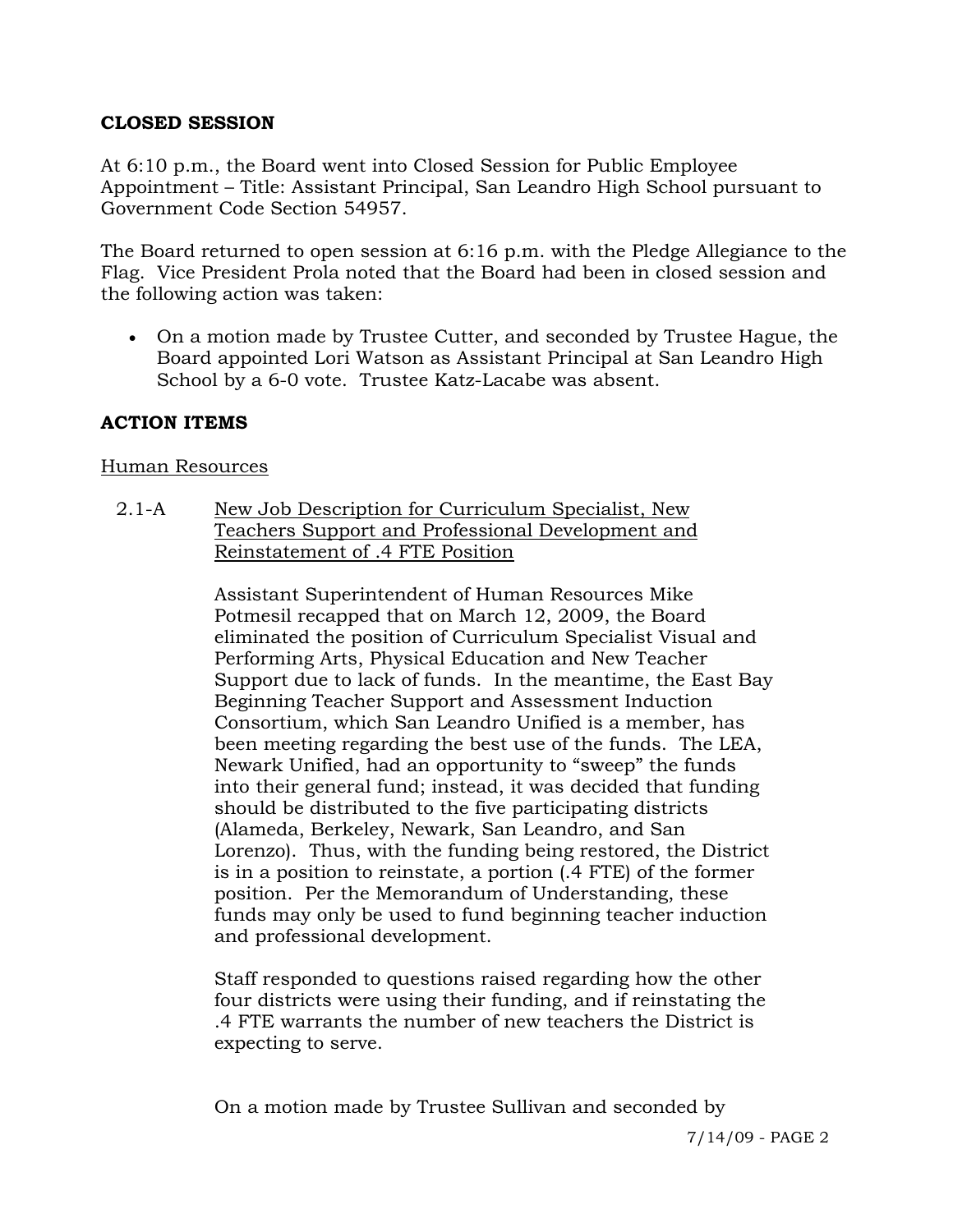Trustee Hague, the Board approved the job description for Curriculum Specialist, New Teacher Support and Professional Development and reinstatement of that .4 FTE position by a 6-0 vote.

2.2-A Job Description for Student Outreach Coordinator and Authorization to Post the 1.0 FTE Position

> Assistant Superintendent Mike Potmesil explained that through a variety of new funding sources including America's Reinvestment and Recovery Act (ARRA), McKenny-Vento Homeless Entitlement, City of San Leandro ASES refund, McKenny-Vento Homeless Grant and potential 21st Century Community Learning Center Program, support for student services in the areas of homelessness, student safety, after school programs and foster youth will be provided.

> The Student Outreach Coordinator will provide oversight, hands-on involvement and coordination to ensure compliance with all state and federal mandates and legal requirements as well as providing on-going staff training and serving as a liaison and resource to our parents and the community. Mr. Potmesil also noted that the position would not be filled until the expected state and federal allocations have been received by the District.

Staff provided further clarification regarding maximizing the funds received, and the City ASES refund.

On a motion made by Trustee Sullivan and seconded by Trustee Almonte, the Board approved the job description for Student Outreach Coordinator and provide authorization to post the 1.0 FTE position by a 6-0 vote.

### **PUBLIC TESTIMONY ON NON-AGENDA ITEMS**  None

## **BOARD MEMBER COMMENTS**

• Trustee Mack-Rose commented that Superintendent and she attended the San Leandro Chamber of Commerce Governmental Affairs Meeting on Monday, July 13. The Superintendent provided a PowerPoint presentation in an effort to educate the business community about the San Leandro schools, our challenges, needs and plans going forward in this difficult economy. John Gooding, who was instrumental in the success of Emeryville's two parcel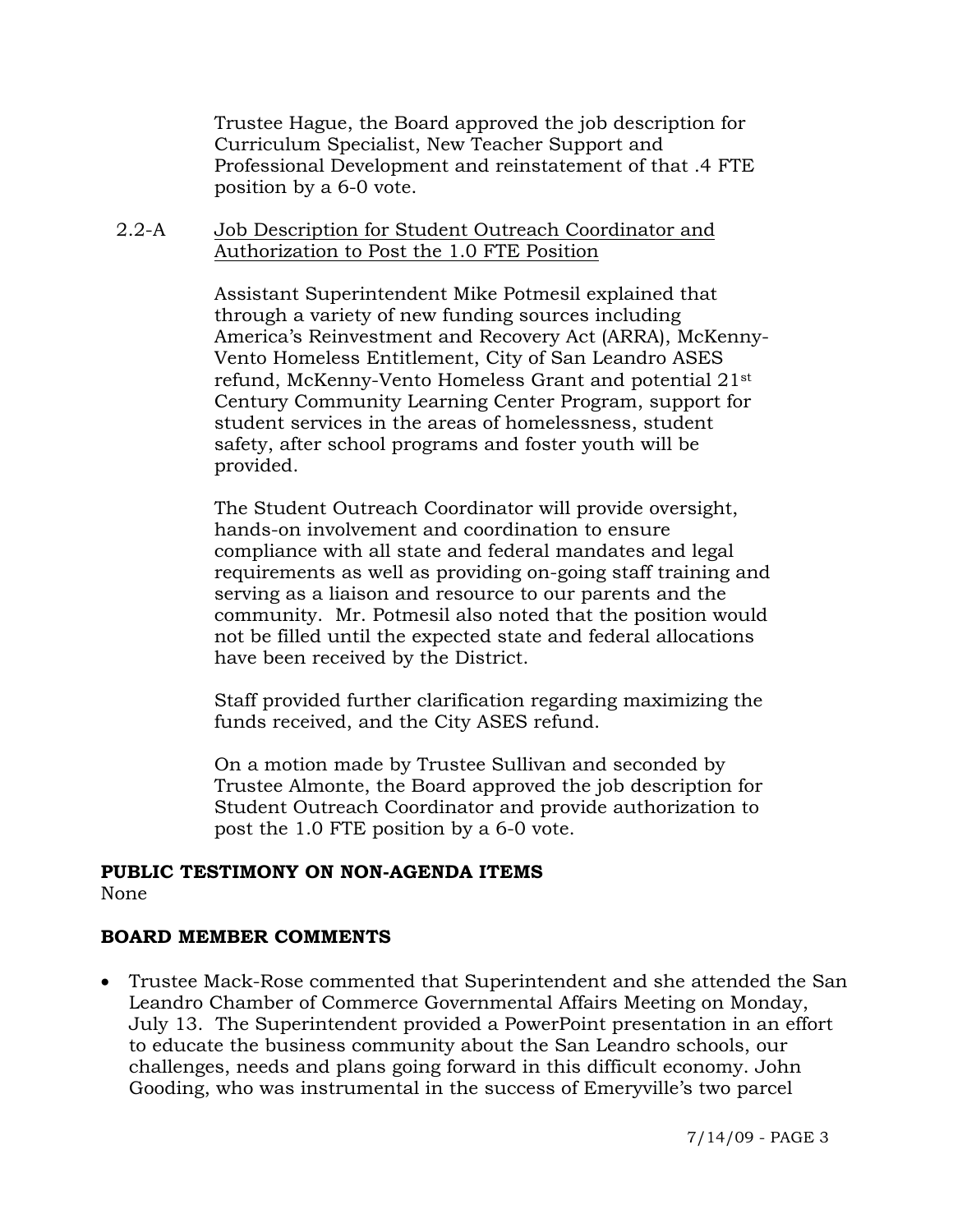taxes, hosted the meeting, and is very interested in helping our community with a successful parcel.

- Trustee Cutter shared two thoughts regarding the upcoming community newsletter, such as highlighting that we rescinded those RIF teachers, and the Bond.
- Trustee Sullivan commented that she is looking forward to boosting our public image to the community regarding all the wonderful things happening at our schools.
- Trustee Almonte asked for input from the Board regarding a press release announcing the recent District administrative appointments as well as future communications to the community and District staff. Following the Board's suggestions, the Board agreed that Trustee Prola would craft a "Welcome Back" letter, have the Board review it and then have it distributed to each school site.
- Trustee Prola commented that in light of her concerns regarding budget uncertainties, she suggested that the District remain cautious as we look towards the future.
- Trustee Mack-Rose noted that a Policy Committee meeting needed to be scheduled to discuss a proposed policy regarding Donations/Pay to Play Fee. It was the hope of the Superintendent that this could be brought forward to the August 4 Board meeting for consideration and implementation in the fall
- Trustee Prola noted that she would be attending the San Leandro Sports Foundation meeting on July 15.

The Board adjourned to closed session for Public Employee Performance Evaluation – Title: Superintendent's Evaluation pursuant to Government Code Section 54957 at 6:53 p.m.